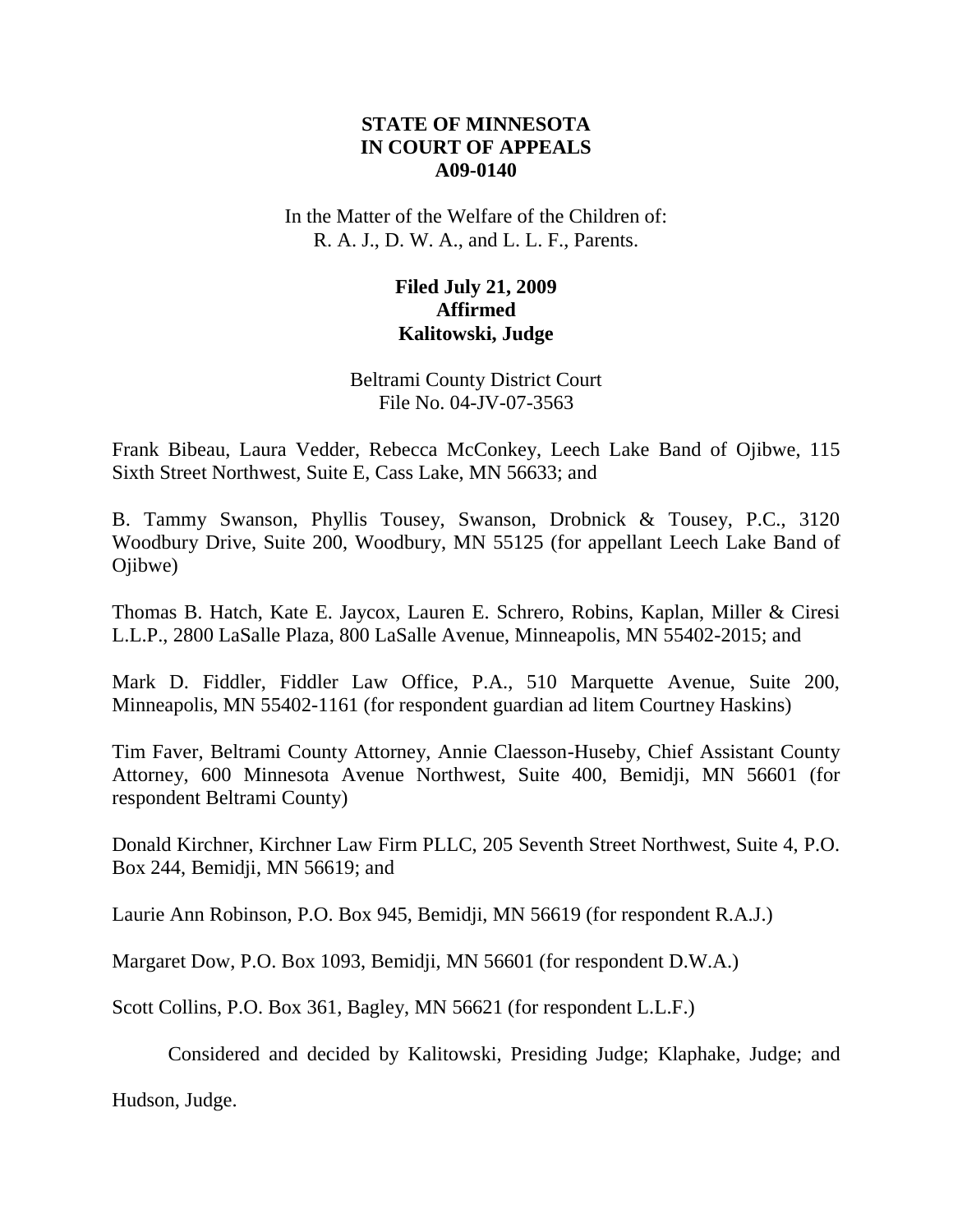#### **S Y L L A B U S**

The district court had jurisdiction to vacate its order transferring a child-welfare proceeding to tribal court before tribal court proceedings commenced, when the district court found that "misrepresentations were intentionally and wrongfully advanced [to the district court] to gain [its] agreement to transfer" the proceeding.

### **O P I N I O N**

Appellant Leech Lake Band of Ojibwe (the band) challenges the district court's jurisdiction to vacate an order transferring a child-welfare proceeding from the district court to the Leech Lake Tribal Court (the tribal court), after the district court determined that the transfer was procured through misrepresentations. The band argues that under the Indian Child Welfare Act (ICWA), principles of tribal sovereignty, and foreign caselaw, the district court was without jurisdiction to vacate its transfer order.

#### **FACTS**

This case began in August 2007 when an investigator for Beltrami County Human Services (county services) filed a petition for child in need of protection or services (CHIPS). The band was served with the petition and Naomi Paulson, a social worker with Leech Lake Family Services (tribal family services), became involved in the case. The subjects of the petition were three Indian children eligible for membership in the band not domiciled within the band"s reservation. At the admit/deny hearing, the children"s mother, R.A.J., admitted that her children were in need of protection, and the district court adjudicated them as children in need of protection or services. In November 2007, the children were placed in a licensed Native American foster home under the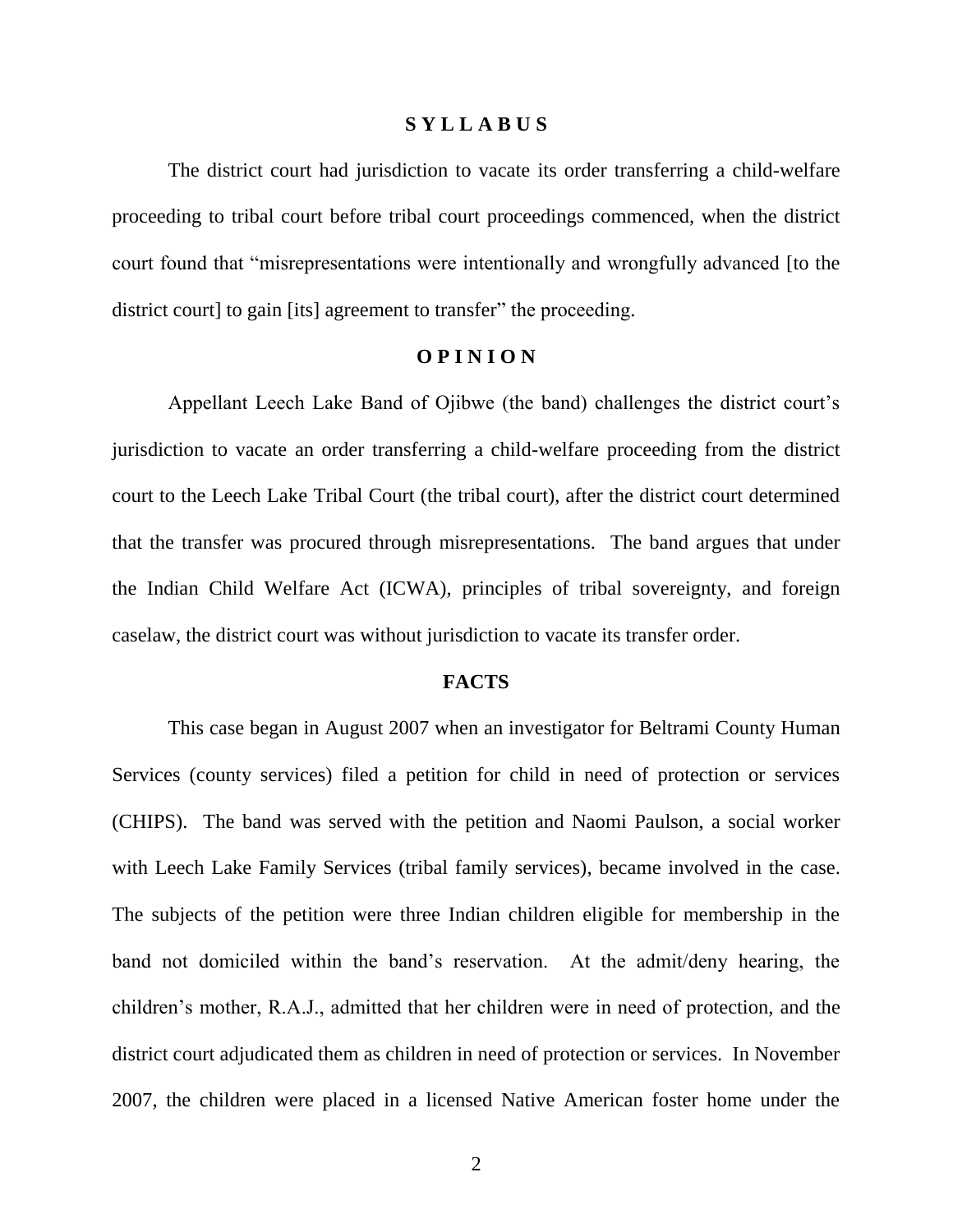supervision of county services. In March 2008, county services notified the district court that management of the CHIPS case would be transferred to tribal family services.

By the April 2008 review hearing, tribal family services had assumed case management of the CHIPS case. At the review hearing, the children's maternal grandmother, V.J., informed the district court that she had obtained her foster-care license and expressed a strong desire to have the children placed with her. Despite this request, the district court made no changes to the children"s placement.

At the next review hearing in May 2008, tribal family services recommended moving the children into V.J.'s home, but Courtney Haskins, the children's guardian ad litem (GAL), recommended that the children remain at their Native American foster home. The district court found that the children were doing well in the foster home and ordered no changes in placement. The district court scheduled a permanency determination and an admit/deny hearing on permanency for July 3, 2008.

The movement toward permanency was delayed by the band"s June 25, 2008 motion to transfer the proceeding to tribal court pursuant to ICWA. The band subsequently filed a June 30, 2008 tribal court order purporting to accept the transfer of the proceeding. At the July 3, 2008 admit/deny hearing, R.A.J. and L.L.F. (the father of one of the children) supported transfer to tribal court. Beltrami County did not object to transfer, but the GAL strongly objected to the band"s motion.

In a July 21, 2008 order, the district court denied the band"s motion, finding that the GAL had shown good cause under ICWA to deny transfer to tribal court. The district court concluded that: (1) the CHIPS proceedings had reached an advanced stage when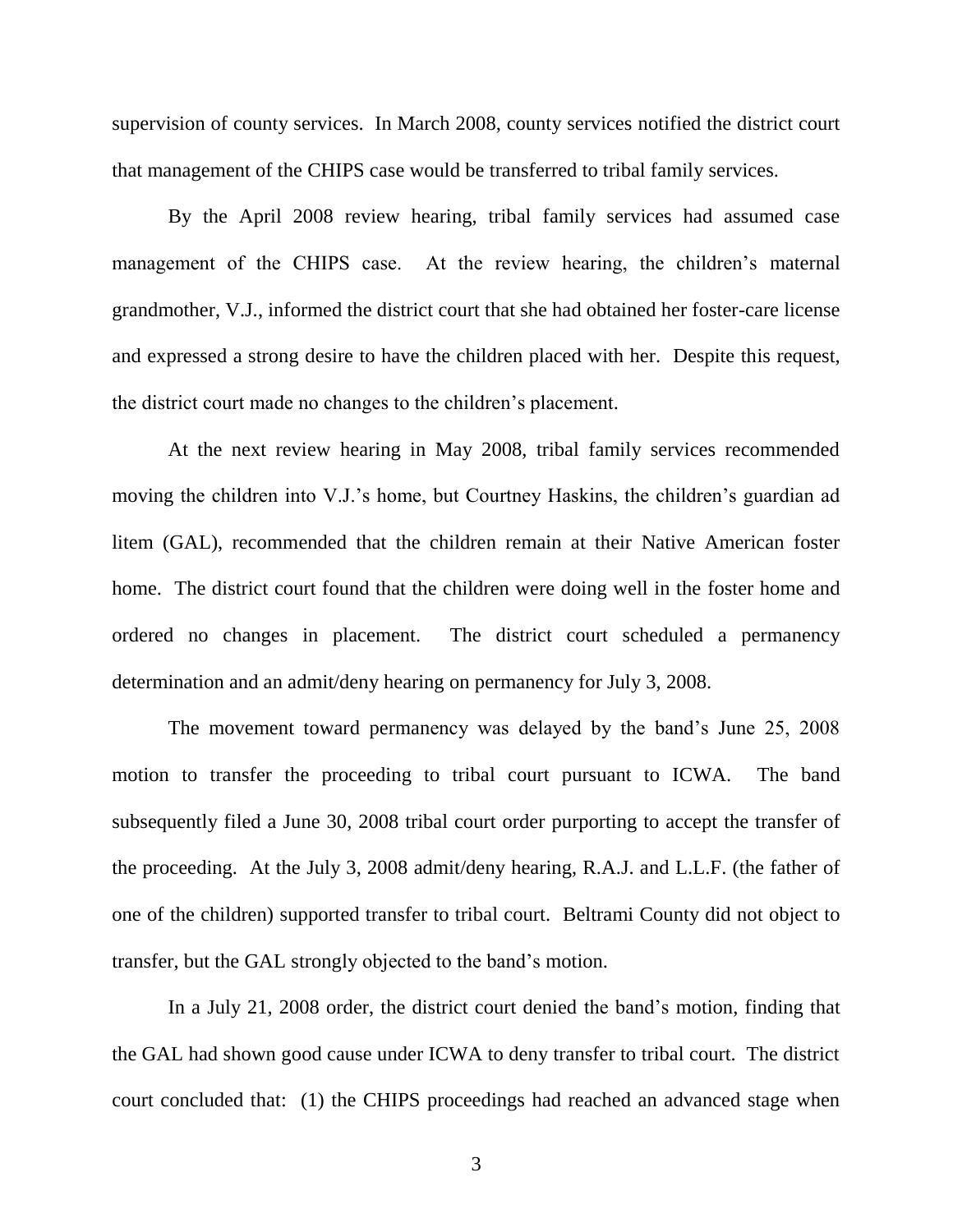the tribe filed its motion to transfer the proceeding; (2) transfer to tribal court would delay a permanency determination and therefore be harmful to the well-being of the children; and (3) transfer would not be in the best interests of the children. The band did not appeal from this order.

In August 2008, the GAL filed a termination-of-parental-rights (TPR) petition. At the admit/deny hearing for the TPR petition, the district court entered a denial for all three parents. The band asked the court to reconsider its decision denying transfer to tribal court. The district court denied this request but permitted the band to submit written argument. Following the band's submission of a memorandum in favor of transfer and an opposing memorandum from the GAL, the district court again denied the transfer request. The band did not appeal this order, and the TPR trial was set for November 20, 2008.

Leading up to the TPR trial, the band, the GAL, and the district court discussed the possibility of transferring the proceeding to tribal court. An agreement was reached and the district court filed an order transferring the proceeding to tribal court on December 2, 2008 (the transfer order). The transfer order set forth, as the basis for the agreement, the GAL's withdrawal of her objections to transfer based on the band's agreement to: (1) immediately file a permanency petition in tribal court; (2) immediately pursue permanent placement of the children; (3) oppose placement with V.J. and any other member of R.A.J.'s immediate family; (4) maintain Naomi Paulson as the case manager; and (5) maintain Courtney Haskins as the GAL until permanent placement of the children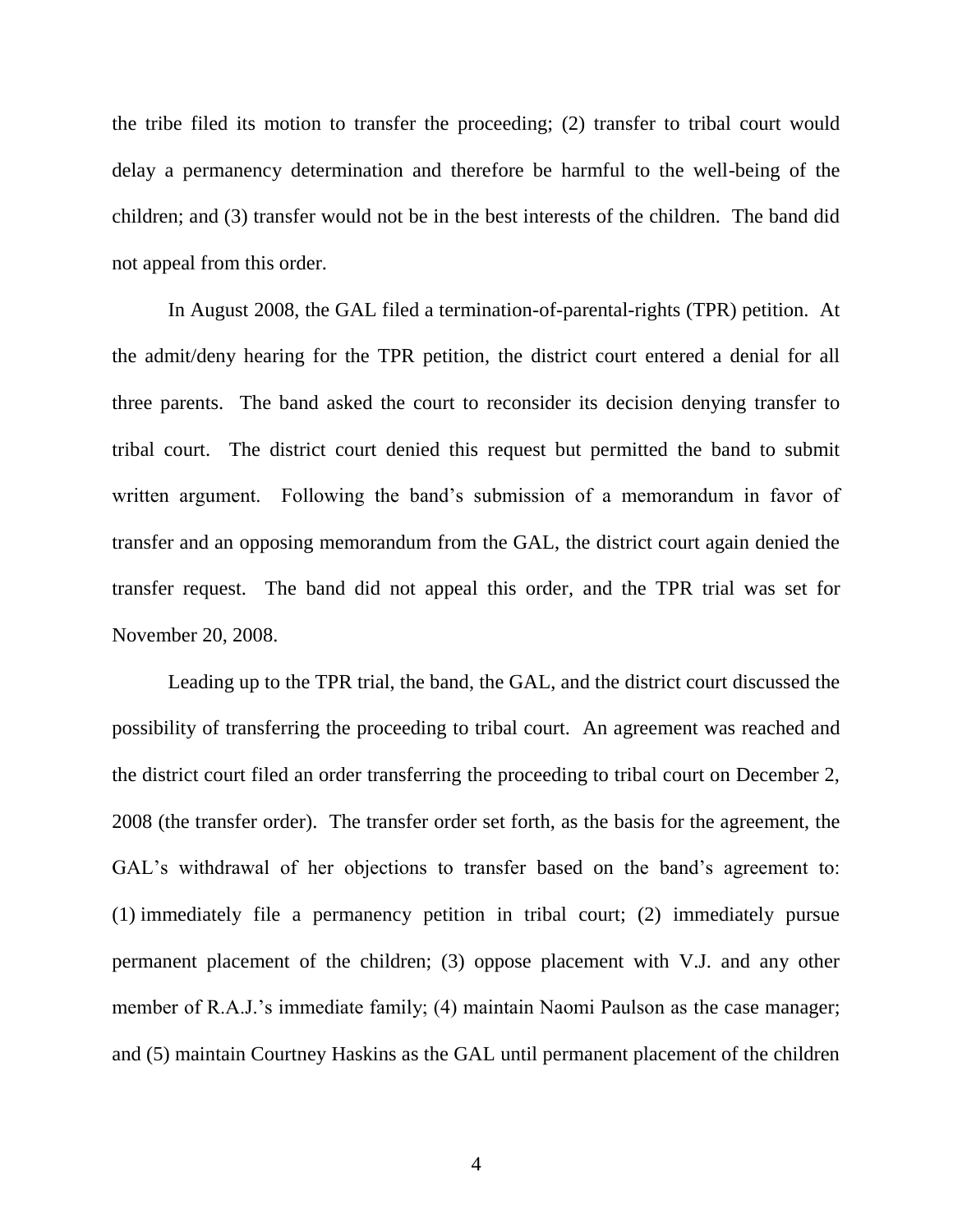has occurred. The transfer order also specifically stated that "[u]pon acceptance of jurisdiction by the Tribal Court, jurisdiction in this case shall be terminated."

Three days later, on December 5, 2008, the GAL moved to stay the transfer order on the ground that the band breached the conditions for transfer. Specifically, the GAL affidavit claimed that the band had terminated Naomi Paulson as the case manager and that tribal family services intended to remove the children from their Native American foster home. Based on the GAL"s motion, on December 8, 2008, the district court concluded there was cause to find that fraud was committed on the court, and the court temporarily vacated its transfer order pending a hearing to show cause on December 18, 2008.

On December 17, 2008, the GAL moved to vacate the transfer order under Minn. R. Juv. Prot. P. 46.02 on the ground that the transfer order was procured by fraud on the court. On that same day a tribal court order was filed concluding that: (1) the tribal court accepted jurisdiction over this matter on June 30, 2008; (2) this matter was transferred on December 2, 2008; and (3) the transfer of jurisdiction was complete. The tribal court order was filed in district court on December 18, 2008.

On December 18, 2008, at the close of the show-cause hearing, the district court permanently vacated the transfer order. The district court's basis for vacating the transfer order, as set forth in a written order filed December 22, 2008, was that:

> Either the Band representative negotiating the terms of the stipulation knew he or she had no authority to agree to its terms or the representative deliberately misled the Court. Whichever the case, this Court finds the misrepresentations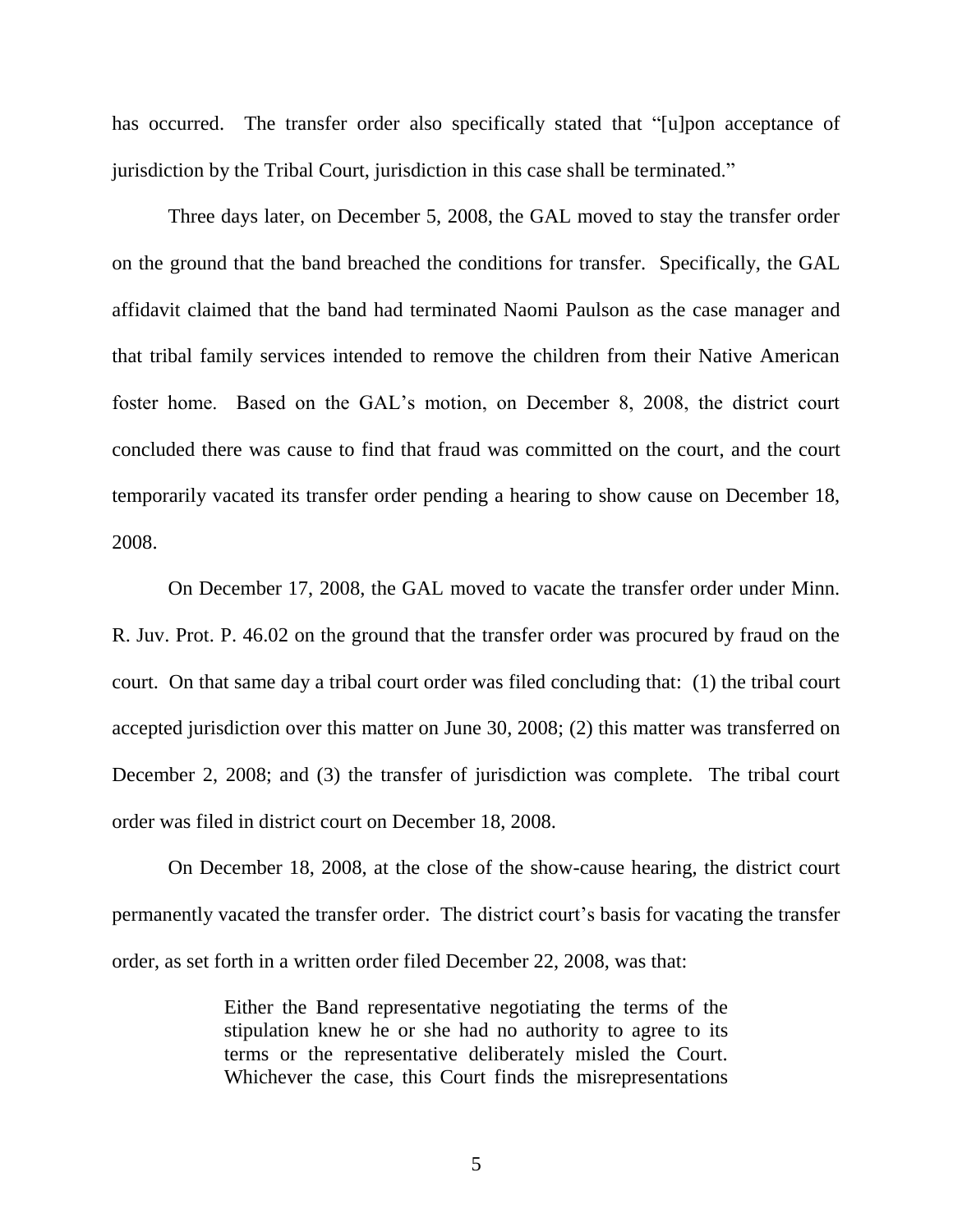were intentionally and wrongfully advanced to gain the Court's agreement to transfer jurisdiction.

The district court also determined that it retained jurisdiction to review the validity of the transfer order because the tribal court"s June 30 order purporting to accept transfer of jurisdiction was of no legal effect, and the transfer order was vacated before the tribal court"s December 17, 2008 order. The band appealed from the December 22, 2008 order vacating the transfer order.

#### **ISSUE**

Did the district court have jurisdiction to vacate the transfer order?

### **ANALYSIS**

"The jurisdiction of courts is a question of law which this court reviews de novo." *Matsch v. Prairie Island Indian Comty.*, 567 N.W.2d 276, 278 (Minn. App. 1997), *review denied* (Minn. Sept. 18, 1997).

## **ICWA**

The band argues that the district court's vacation of the transfer order violates ICWA. We disagree.

ICWA was enacted because of concerns ""over the consequences . . . of abusive child welfare practices that resulted in the separation of large numbers of Indian children from their families and tribes through adoption or foster care placement, usually in non-Indian homes."" *In re Welfare of the Child of T.T.B.*, 724 N.W.2d 300, 304 (Minn. 2006) (quoting *Mississippi Band of Choctaw Indians v. Holyfield*, 490 U.S. 30, 32, 109 S. Ct. 1597, 1600 (1989)). The aim of ICWA is the protection of the interests of Indian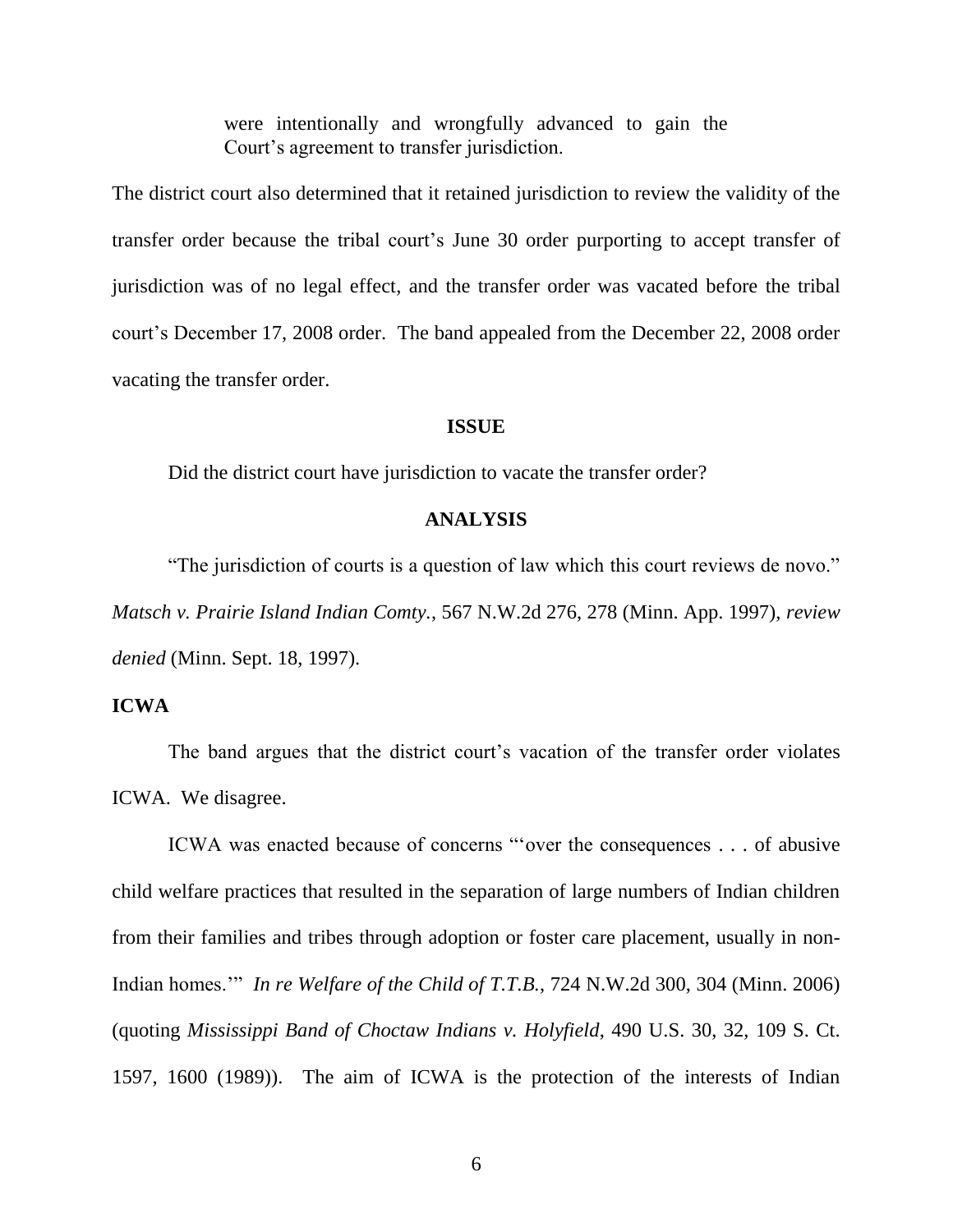children and the promotion of the stability and security of Indian communities and tribes. *Id.* at 304-05 (citing 25 U.S.C. § 1902 (2000)).

ICWA defines a "child custody proceeding" as including foster care placement, termination of parental rights, preadoptive placement, and adoptive placement. 25 U.S.C. § 1903(1) (2006). ICWA and Minnesota law recognize concurrent but presumptively tribal jurisdiction of child custody proceedings involving an Indian child who neither resides nor is domiciled within that child"s reservation. *T.T.B.*, 724 N.W.2d at 305. An Indian child"s tribe may intervene at any point in state court proceedings to seek transfer of the proceedings to that child"s tribal court. 25 U.S.C. § 1911(b), (c) (2006). In situations when concurrent jurisdiction exists, transfer to tribal court is mandatory absent good cause to deny the transfer:

> In any State court proceeding for the foster care placement of, or termination of parental rights to, an Indian child not domiciled or residing within the reservation of the Indian child"s tribe, *the court, in the absence of good cause to the contrary, shall transfer such proceeding to the jurisdiction of the tribe . . . .*

*Id.* § 1911(b) (emphasis added). Although transfer is mandatory absent good cause, "such transfer shall be subject to declination by the tribal court of the tribe." *Id.*

Neither the text nor the purpose of ICWA precludes a state court from vacating, on the ground of misrepresentation, an order transferring a proceeding to tribal court. And ICWA does not permit procuring the transfer of a proceeding to the jurisdiction of a tribal court through intentional misrepresentations.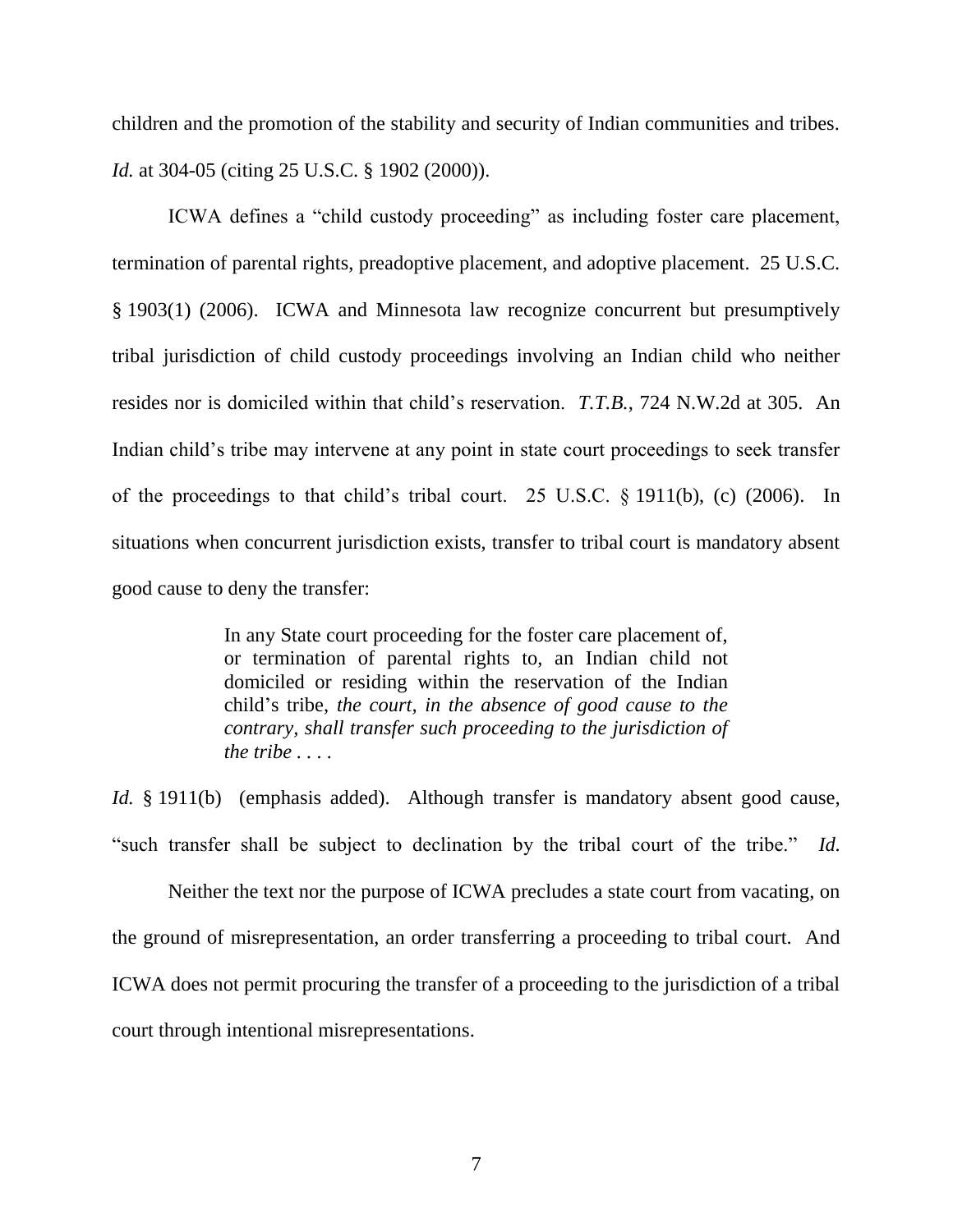#### **The June 2008 Tribal Court Order**

The band argues that the district court could not vacate the transfer order because the tribal court"s June 2008 order accepting the transfer divested the district court of jurisdiction upon issuance of the transfer order in December 2008. We disagree.

The district court determined that the tribal court"s June 2008 order did not constitute a valid acceptance of the December 2008 transfer of the proceeding. The district court specifically conditioned transfer of the proceeding upon acceptance, and the proceeding changed significantly from June to December. In June 2008, the proceeding concerned a CHIPS matter, but by December 2008, the primary focus of the proceeding was the termination of parental rights. Moreover, the June 2008 order was followed by two district court orders denying transfer of the proceeding. But even if the June 2008 order constitutes a valid acceptance of the transfer of the proceeding, we conclude that the district court had jurisdiction to hear a motion to vacate the transfer order based on alleged intentional misrepresentations.

The district court's basis for vacating the transfer order was that:

Either the Band representative negotiating the terms of the stipulation knew he or she had no authority to agree to its terms or the representative deliberately misled the Court. Whichever the case, this Court finds the misrepresentations were intentionally and wrongfully advanced to gain the Court's agreement to transfer jurisdiction.

The district court also stated that it "would not have agreed to transfer jurisdiction but for the assurances made by the Band" and that those assurances were "material and central" to its decision to transfer the proceeding to the jurisdiction of the tribal court.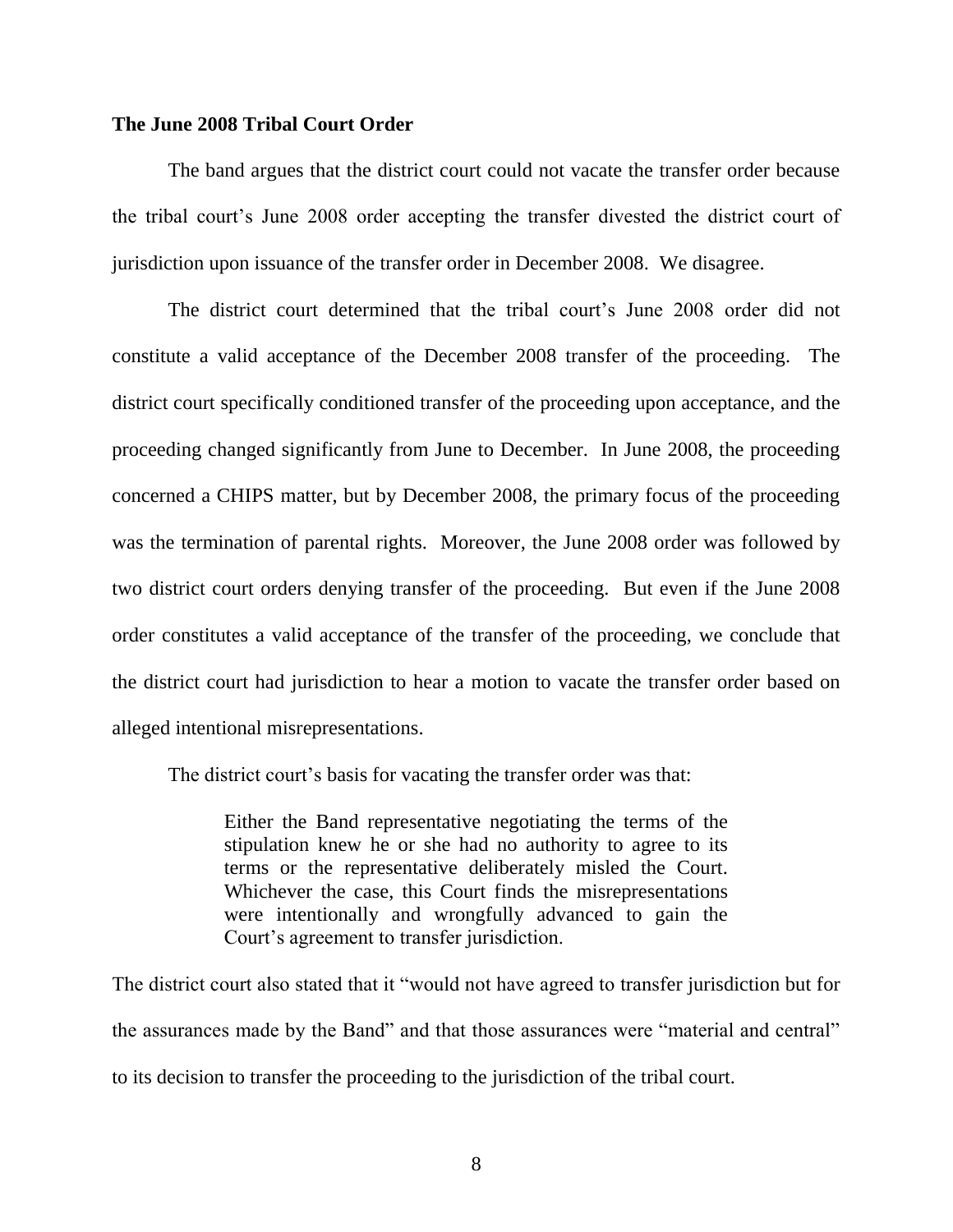A court has the inherent power to set aside a final judgment if it determines "that such a judgment amounts to fraud upon the court." *Lindsey v. Lindsey*, 388 N.W.2d 713, 716 (Minn. 1986). Fraud on the court exists when "a court is misled as to material circumstances, or its process is abused, resulting in the rendition of a judgment which would not have been given if the whole conduct of the case had been fair." *In re Welfare of C.R.B.*, 384 N.W.2d 576, 579 (Minn. App. 1986), *review denied* (Minn. May 29, 1986) (quoting *Halloran v. Blue & White Liberty Cab Co.*, 253 Minn. 436, 442, 92 N.W.2d 794, 798 (1958)). Additionally, upon a timely motion under the rules of juvenile protection procedure, a court may relieve a party from a final order and grant such relief as may be just for fraud, misrepresentation, or newly discovered evidence. Minn. R. Juv. Prot. P. 46.02. "Fraud sufficient to vacate a judgment . . . occurs when a party intentionally misleads or deceives the court as to material circumstances." *In re Conservatorship of Bromley*, 359 N.W.2d 723, 724 (Minn. App. 1984)<sup>1</sup> (citing *Halloran*, 253 Minn. at 442, 92 N.W.2d at 798).

We have found no authority excepting a transfer order from the laws and rules governing vacation of orders procured by misrepresentation. And as a matter of policy, there is no reason to create an exception for orders that transfer a proceeding to the jurisdiction of a tribal court. Because remedying fraud on the court is within the inherent power of a court and because the motion to vacate was proper under the rules of juvenile

<sup>1</sup> *Bromley* concerned vacation under Minn. R. Civ. P. 60.02. 359 N.W.2d at 724. But because Minn. R. Civ. P. 60.02 is nearly identical with Minn. R. Juv. Prot. P. 46.02, we conclude that cases concerning vacation for fraud outside the juvenile protection context are relevant here.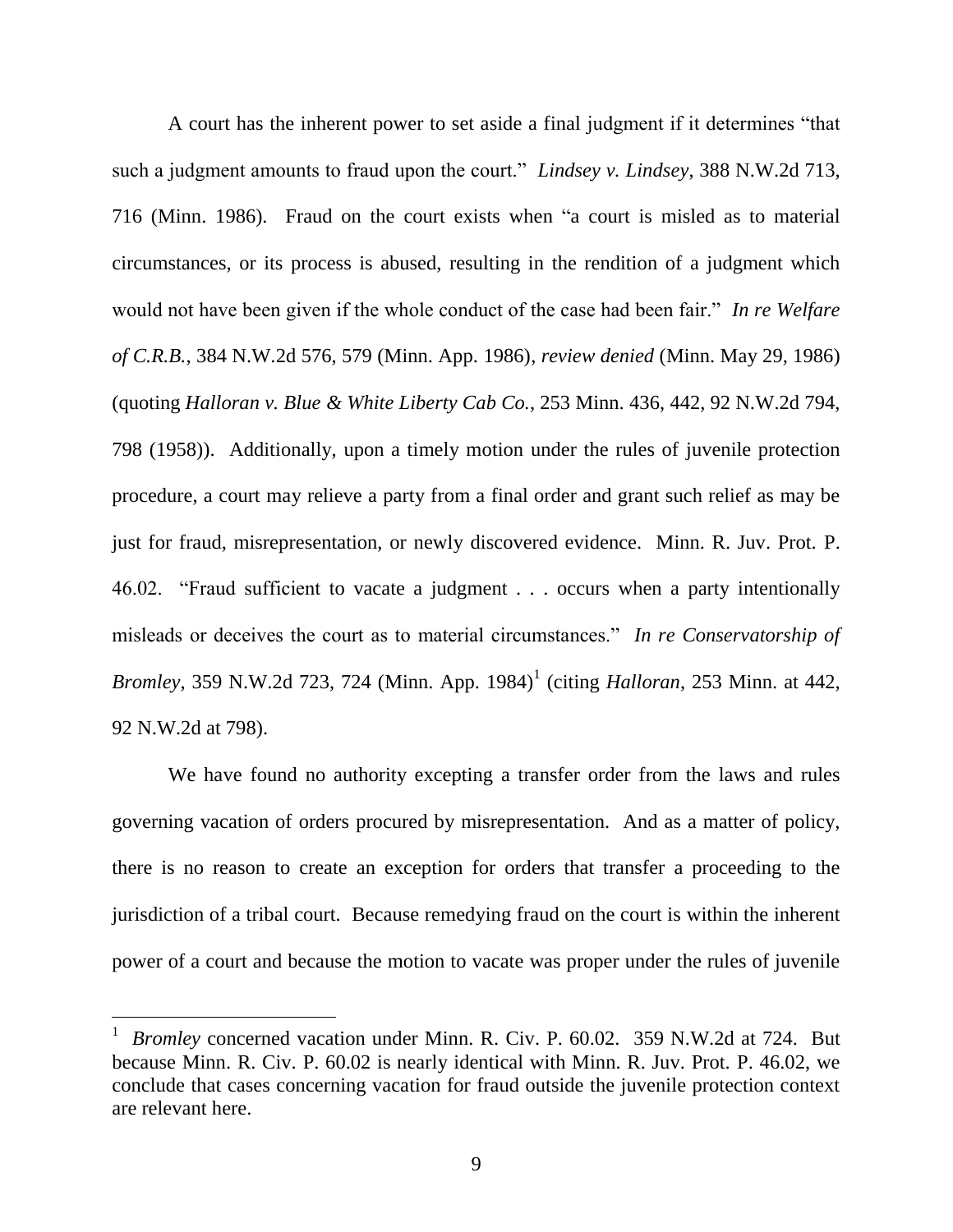protection procedure, we conclude that on these facts, the district court had jurisdiction to vacate its order transferring the child-welfare proceeding to the jurisdiction of the tribal court.

Furthermore, we conclude that the district court did not abuse its discretion in vacating the transfer order. *See Galbreath v. Coleman*, 596 N.W.2d 689, 691 (Minn. App. 1999) (stating a district court's decision to vacate an order or judgment is reviewed for an abuse of discretion). Here, the district court vacated the transfer order after finding that intentional and wrongful misrepresentations were advanced to gain the court"s agreement to transfer the proceeding to the jurisdiction of the tribal court. Prior to advancement of the misrepresentations, the district court had applied ICWA and twice found good cause to deny transfer of the proceeding to the jurisdiction of the tribal court. And the band did not appeal those orders. We conclude that evidence in the record supports the district court's findings regarding the misrepresentations, and we conclude that the district court did not abuse its discretion by vacating the transfer order.

### **Tribal Sovereignty**

The band argues that the district court's vacation of the transfer order violates principles of tribal sovereignty. We disagree.

We recognize that tribal sovereignty is dependent on and subordinate only to the federal government and not the states. *State v. Roy*, 761 N.W.2d 883, 885 (Minn. App. 2009) (citing *California v. Cabazon Band of Mission Indians*, 480 U.S. 202, 207, 107 S. Ct. 1083, 1087 (1987)). And we acknowledge that there is a public interest in promoting tribal sovereignty. *Greene v. Comm'r of Minn. Dep't of Human Servs.*, 755 N.W.2d 713,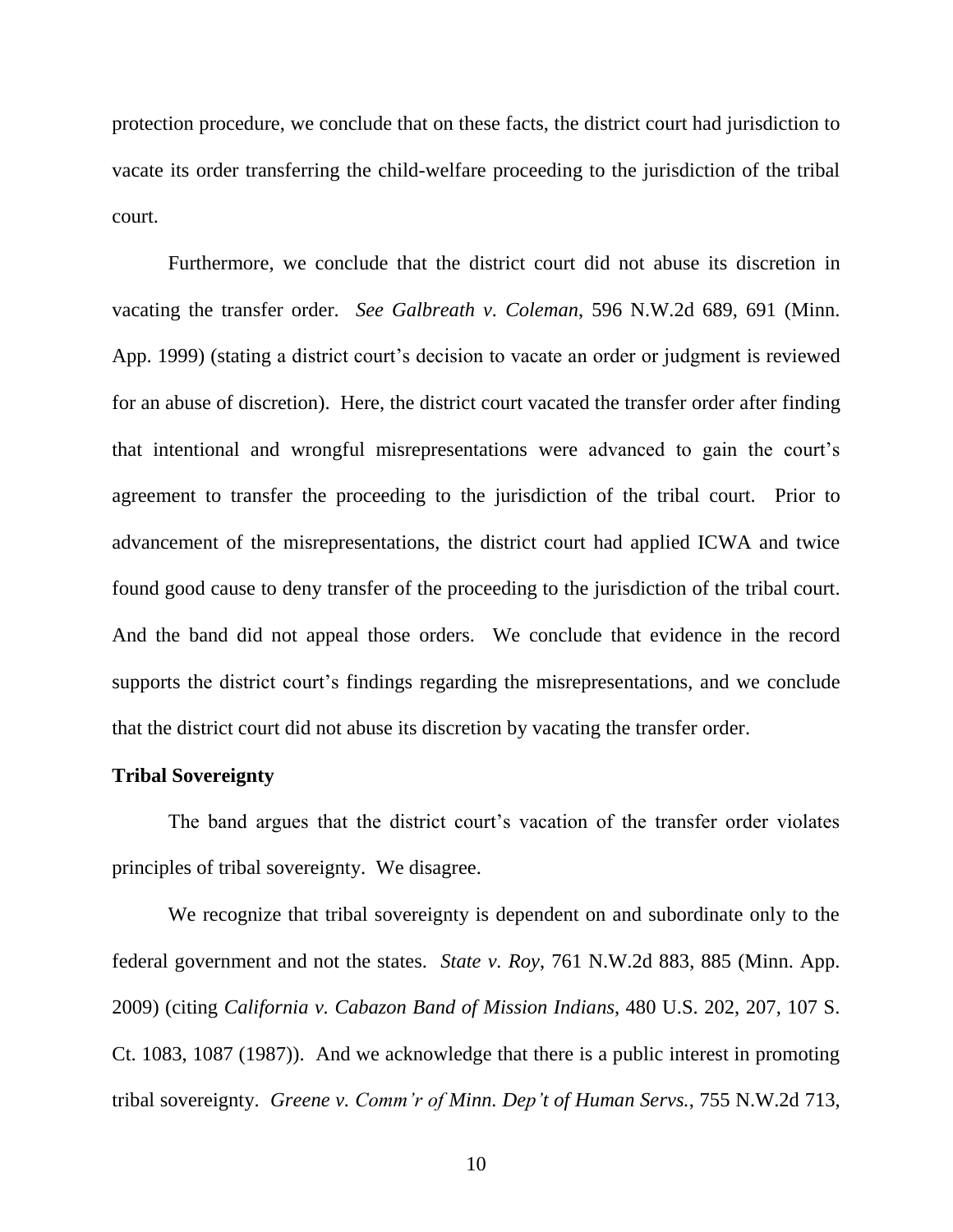723 (Minn. 2008). But the district court"s decision to vacate its order does not deny the band the authority to self-govern nor reflect on the competence of the tribal court. This is not a case where the district court vacated a transfer order based on the proceedings in tribal court; here, the tribal court had not yet commenced proceedings involving the placement of the children or the rights of the parents.

#### **Foreign Caselaw**

 The band cites several foreign cases in support of its argument that the district court acted without its jurisdiction when it vacated the transfer order. But none of these cases involve the vacation of an order transferring a child-welfare proceeding to a tribal court when that order was procured through misrepresentation. *See Nat'l Farmers Union Ins. Cos. v. Crow Tribe of Indians*, 471 U.S. 845, 105 S. Ct. 2447 (1985); *Comanche Indian Tribe of Okla. v. Hovis*, 53 F.3d 298 (10th Cir. 1995); *Robbins v. Pocket Beverage Co., Inc.*, 779 F.2d 351 (7th Cir. 1985); *Jackson County ex rel. Smoker v. Smoker*, 459 S.E.2d 789 (N.C. 1995); *In re M.M. v. Michael T.*, 154 Cal. App. 4th 897 (Cal. Ct. App. 2007), *review denied* (Cal. Nov. 28, 2007). Accordingly, because all of the foreign cases cited by the band are distinguishable on the facts and issues raised, we conclude that these cases are inapposite.

### **Best Interests of the Children**

The paramount concern in any child-welfare proceeding is the best interests of the child. Minn. Stat. § 260C.301, subd. 7 (2008). And Minnesota law requires that the best interests of Indian children be determined consistent with ICWA. *Id.* Here, we conclude